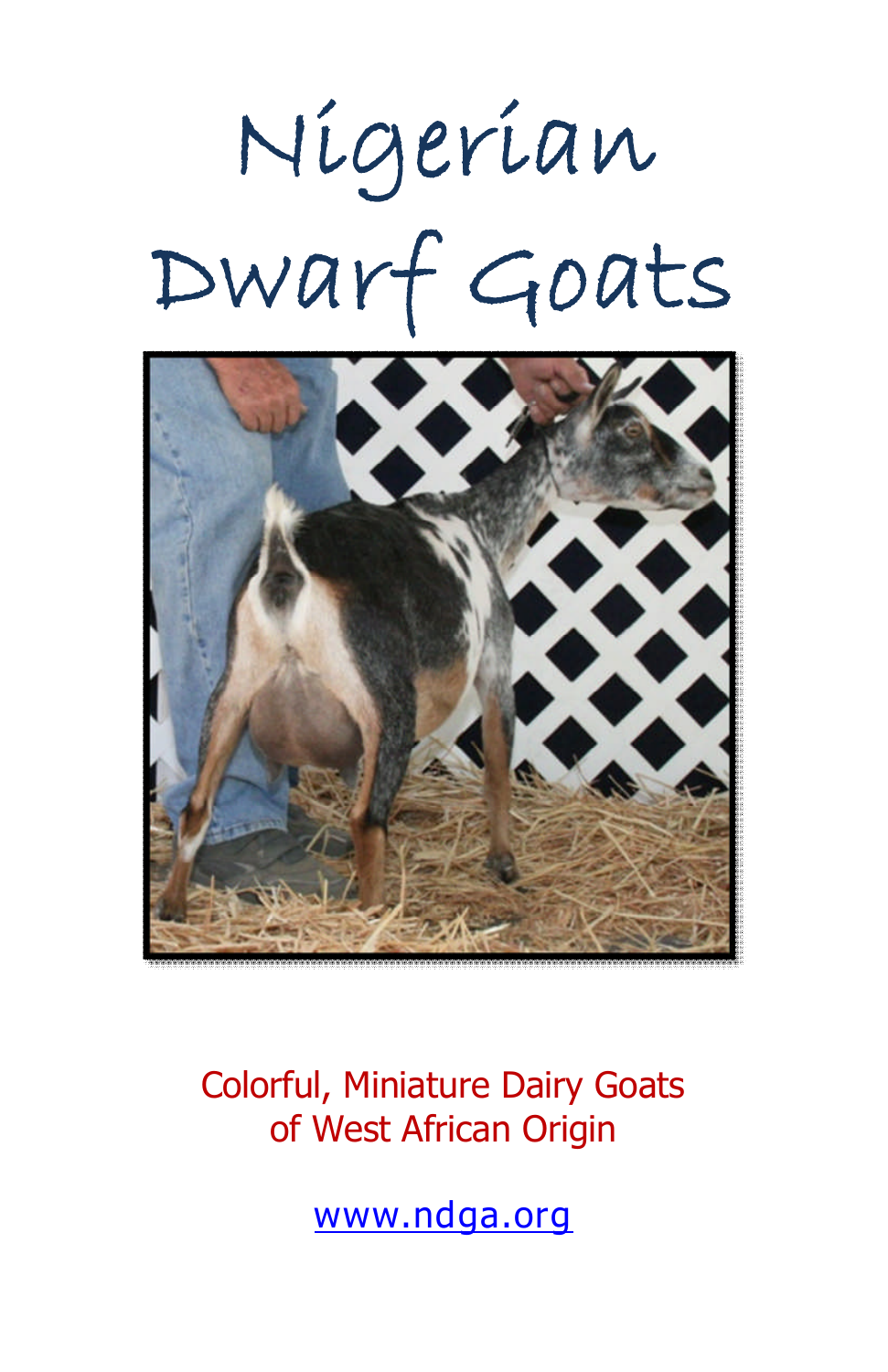## **What's the difference between <sup>a</sup> Nigerian Dwarf and <sup>a</sup> Pygmy goat?**

Although they have similar origins, Nigerian Dwarfs and African Pygmies are separate and distinct breeds. Pygmies are bred to be cobby and heavy boned. Nigerian Dwarfs are bred to have the length of body and structure in proportion to their larger dairy goat counterparts. Pygmies are also primarily "agouti", with black, silver and caramel being the most common colors.

## **Nigerian Dwarf Goat Coloring**

Color is one of the factors that make breeding Nigerian Dwarfs so popular. You can never be sure what color the babies will be until they are born; even then you can't be sure because many times their color may change. Main color families are black, chocolate and gold with virtually every combination imaginable being produced. They can be dalmatian spotted, pinto-patterned, tri-colored or just classy shades of solid jet black, white, chocolate or gold. Buckskin patterns are also common, described by contrasting facial stripes, a "cape" around the shoulders with a coordinating dorsal stripe and leg markings. Brown eyes are most common; however, china blue eyes are also possible.

#### **About Nigerian Dwarfs**

The Nigerian Dwarf is a miniature goat of West African origin. Nigerian Dwarf goats are enjoying a rise in popularity due to their small size and colorful markings. Their small stature means they do not require as much space as their large dairy goat counterparts. Their gentle, friendly personalities make them good companion pets and easy to handle – even small children can be at ease with these little goats. Nigerian Dwarfs are still considered "rare" by the American Livestock Breeds Conservancy. The U.S. Department of Agriculture has also approved the Nigerian Dwarf s as a livestock dairy goat, which makes them eligible for youth 4-H and FFA projects.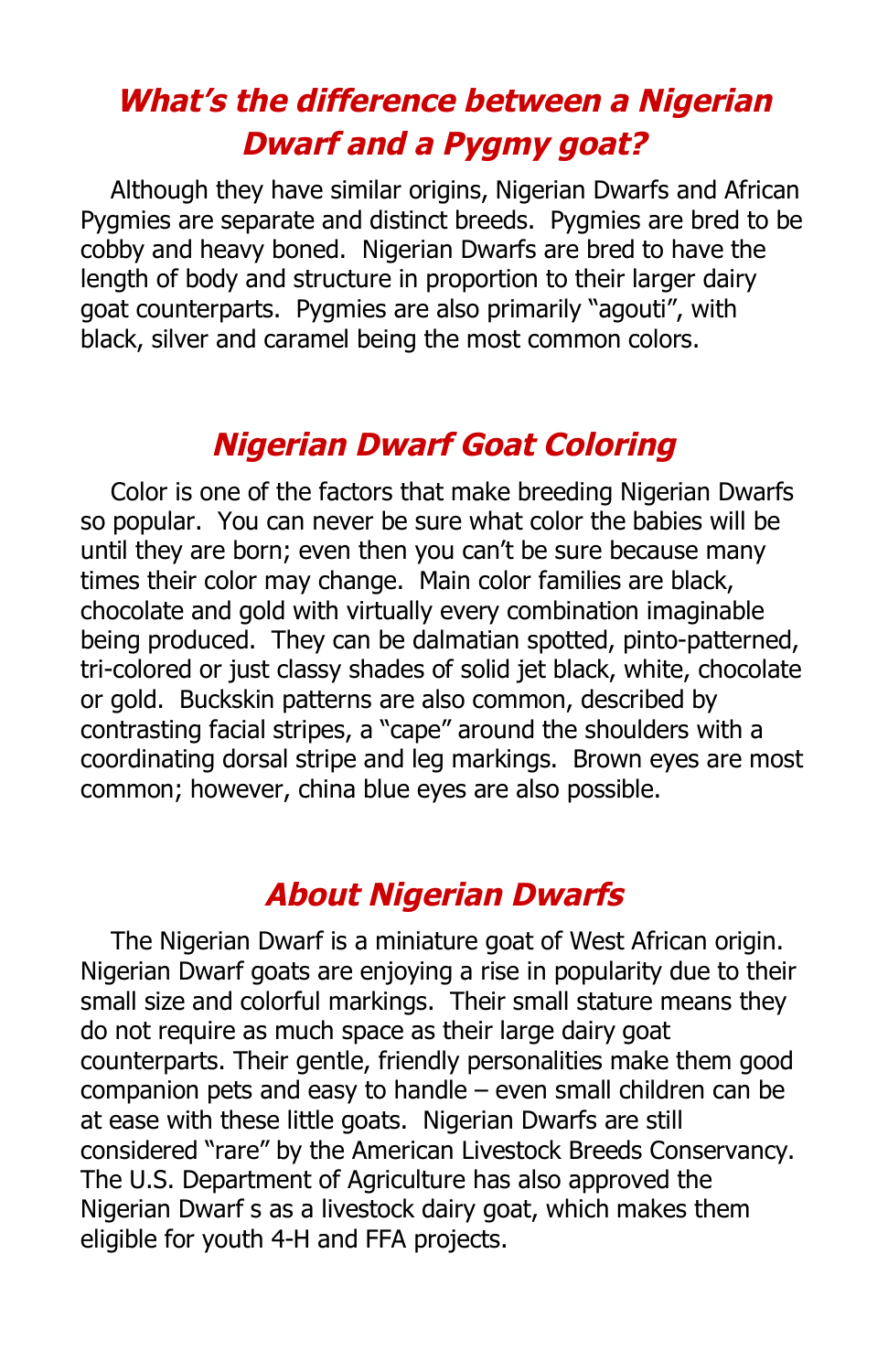## **Health Care**

Dwarf goats, like all other breeds, need some basic care for good health and long life. Hooves should be trimmed regularly, about every  $4 - 8$  weeks or as needed. A properly trimmed hoof should be shaped the same as a kid goats' hoof. Vaccination for tetanus and types C & D enterotoxemia are the basic types given. Check with your local vet for further information or other vaccinations recommended for your area. Worming should be done twice to several times a year. Your vet can suggest a good schedule for your particular herd's needs.

## **Nigerian Dwarf Shows**

Dwarf shows are growing in popularity and becoming more and more available. Shows are fun, educational and a great way to meet other breeders. They are a place to sell your goats or obtain superior stock for breeding. Show or event information can be obtained through NDGA, local goat clubs and organizations. Can't find a show in your area? Talk to your District Representative on how to put on a show yourself. It is not that hard and lots of fun!

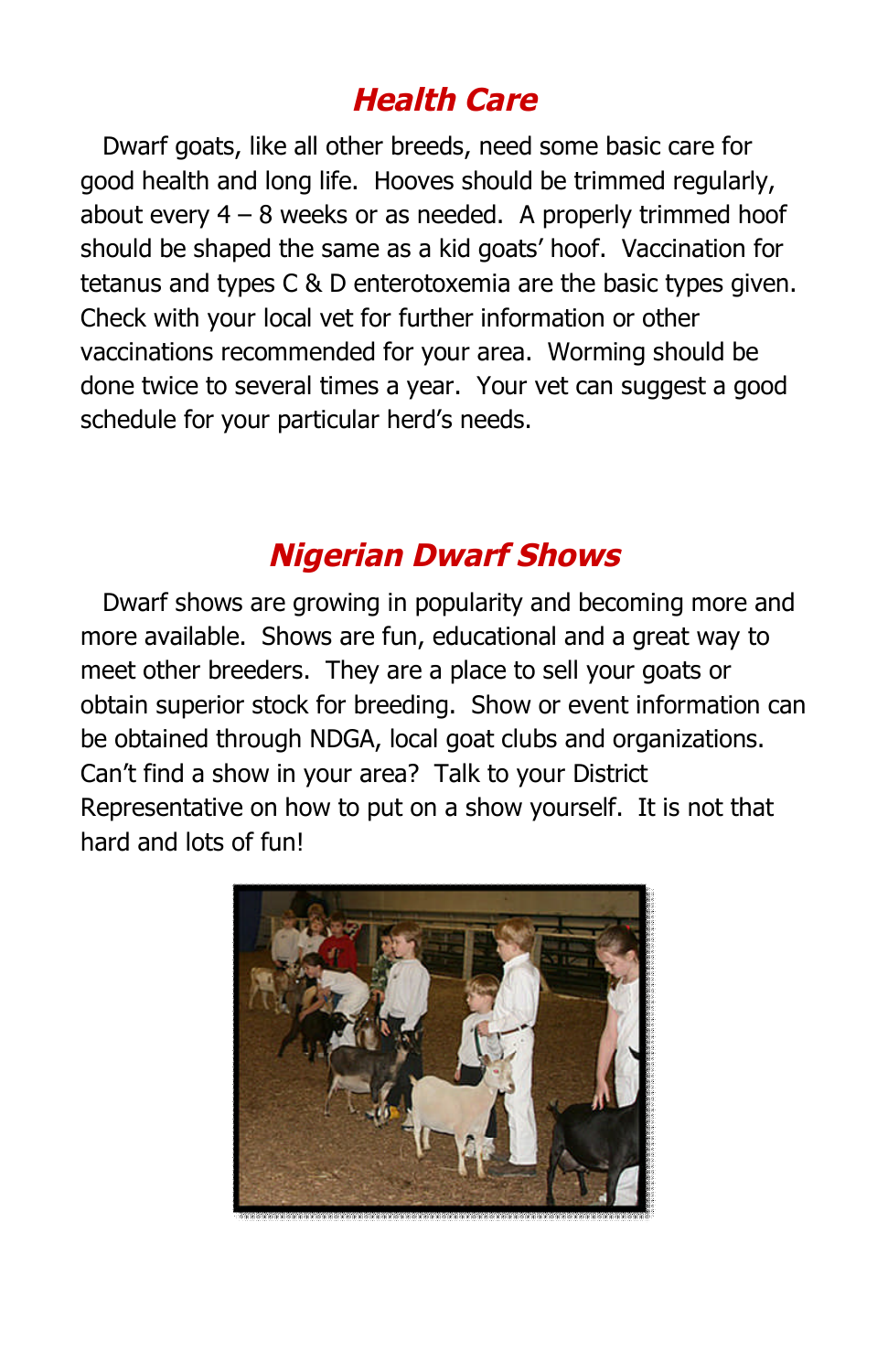#### **Temperament**

Dwarf goats are gentle and loveable. Their calm, even temperament and engaging personalities make them suitable companions for all, including young children in 4-H or FFA. Breeders of other types of goats find their Dwarfs blend in with the rest of their herd and do not need special quarters; just adequate fencing to contain them because of their small size. Many Nigerian Dwarf goats share pastures peacefully with other livestock such as cattle, horses, llamas and donkeys. In fact, they will often improve a pasture by removing brambles, undergrowth, poison ivy, yellow star thistle and wild berry bushes that other livestock will not eat.

#### **Accommodations**

Goats should be kept in clean pens free of dampness, drafts and pests like flies and rodents. They also require adequate fencing due to their small size. Nigerian Dwarf goats should not be housed in airtight building; they need to have ventilation for optimum health. For one to just a few goats, many owners find that an oversized doghouse or two does the job. Pens or houses should be kept clean with fresh hay or straw for bedding. Many owners find that providing a few "toys" for their goats provides them with hours of caprine entertainment. Tree stumps, rocks or cable spools are great for "king of the mountain" games and jumping. Just be sure to keep them away from the fence unless you want renegade escapes from your herd loose in your neighborhood!

#### **Feeding Dwarf Goats**

Most breeders feed a  $12 - 18%$  protein goat feed or dairy ration. It must not contain urea, as this is toxic to goats. Many breeders give less grain if good pasture and browse are available. Hay or pasture should always be available free choice. Fresh water in clean containers should also be available at all times.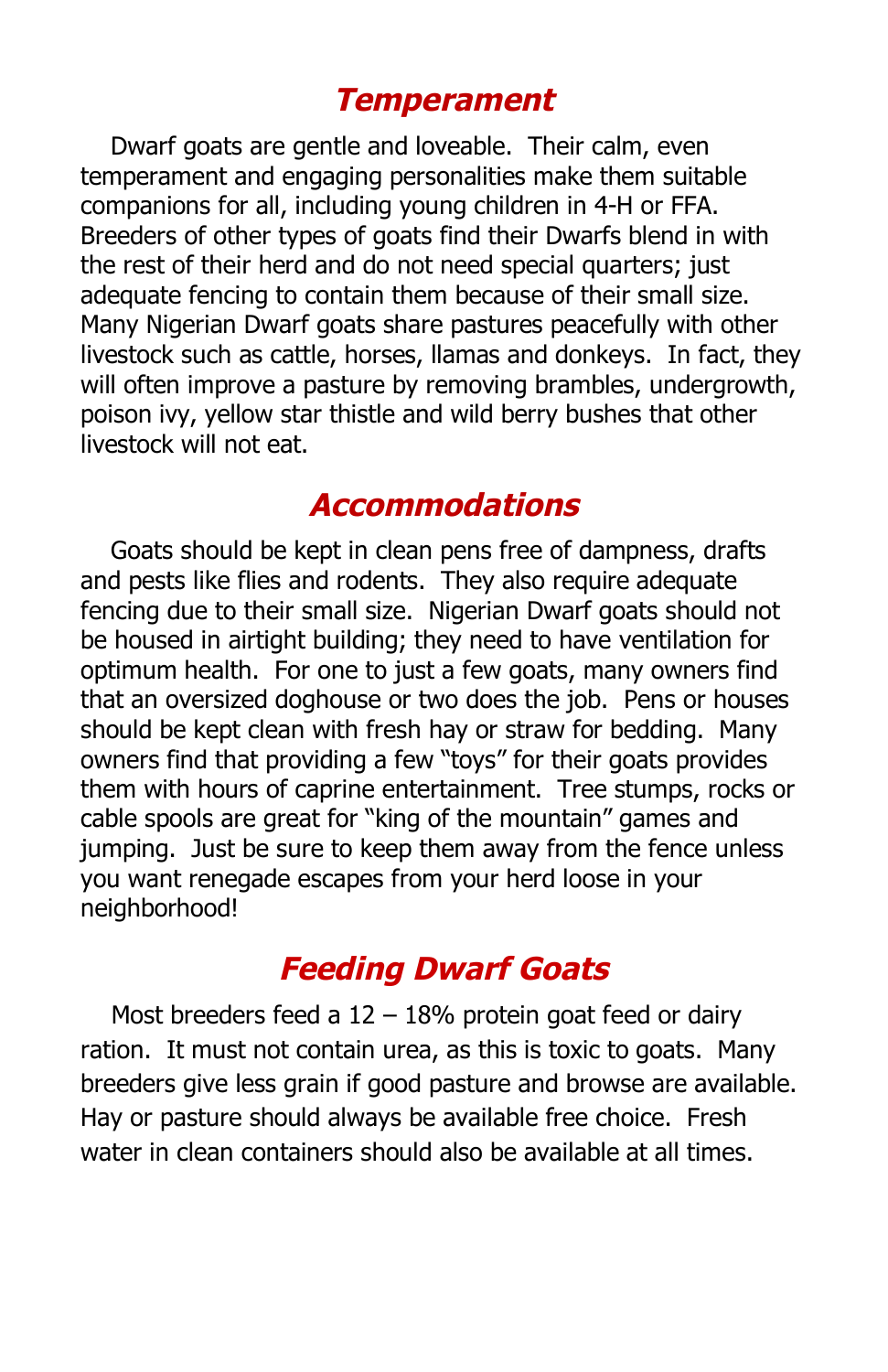## **Breeding**

Dwarf goats breed year round. Many breeders breed their does three times in two years, giving the doe at least a six-month break. Of course, this is a personal choice for each breeder. The gestation period for a doe is 145 to 153 days. For the most part, Nigerian Dwarfs are a hearty breed with few kidding problems. New babies average about 2 lbs. at birth but grow quickly. Watch out for those little bucks! Those little guys have been known to breed and be fertile as young as 7 weeks of age. Make sure you wean does and bucks separately so this does not happen.

Does can be bred at  $7 - 8$  months of age if they have reached a good size. Some breeders prefer to wait until they are at least 1 year or older. Dwarf does can have several kids at a time, 3 and 4 being common and sometimes even 6. Dwarfs are generally excellent mothers able to take care of their babies should you leave them to do the raising of the kids. They can also provide a surprising amount of milk for their size if you decide you want your own delicious goat milk.

Bucks are able to be used for service as young as 3 months of age and easily by the time they are 7 or 8 months old. Dwarf bucks are vigorous breeders but are gentle enough to be used for hand breeding or pasture breeding. Both methods are used successfully.

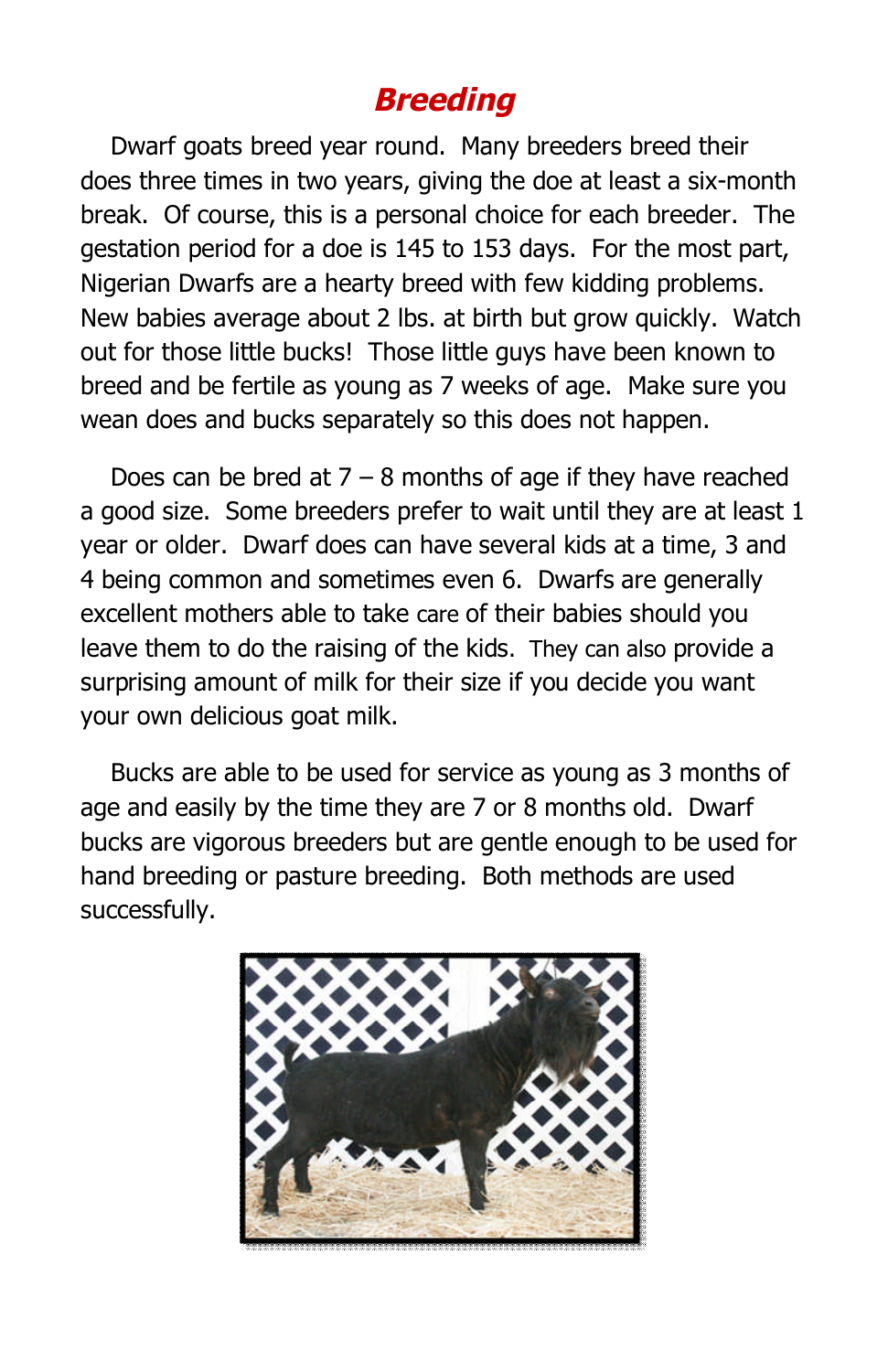## **"Miniature Dairy Goats"**

A healthy Nigerian Dwarf doe can produce a surprising amount of sweet milk for her small size – up to three quarts per day. In addition, Nigerian Dwarf milk is higher in butterfat (6-10%) and higher in protein content than most other dairy goat breeds. Not all Nigerian Dwarf owners raise their goats for milk. Some just enjoy the pleasure and companionship these little caprines bring to our lives.



#### **Conformation**

A Nigerian Dwarf goat's conformation is similar to that of the larger dairy goat breeds. The parts of the body are in balanced proportion. The nose is straight, although there may be a small break or stop at the level of the eyes. The ears are upright. The coat is soft with short to medium hair. Any color or combination of colors is acceptable.

Maximum height for does is up to 21". Bucks are allowed up to 23". Average weight is about 50 lbs. for does and up to 75 lbs. for bucks. Animals are disqualified from the show ring for being oversized for the breed standard and/or having a curly coat, roman nose, pendulous ears or evidence of myatonia (this is associated with fainting goats).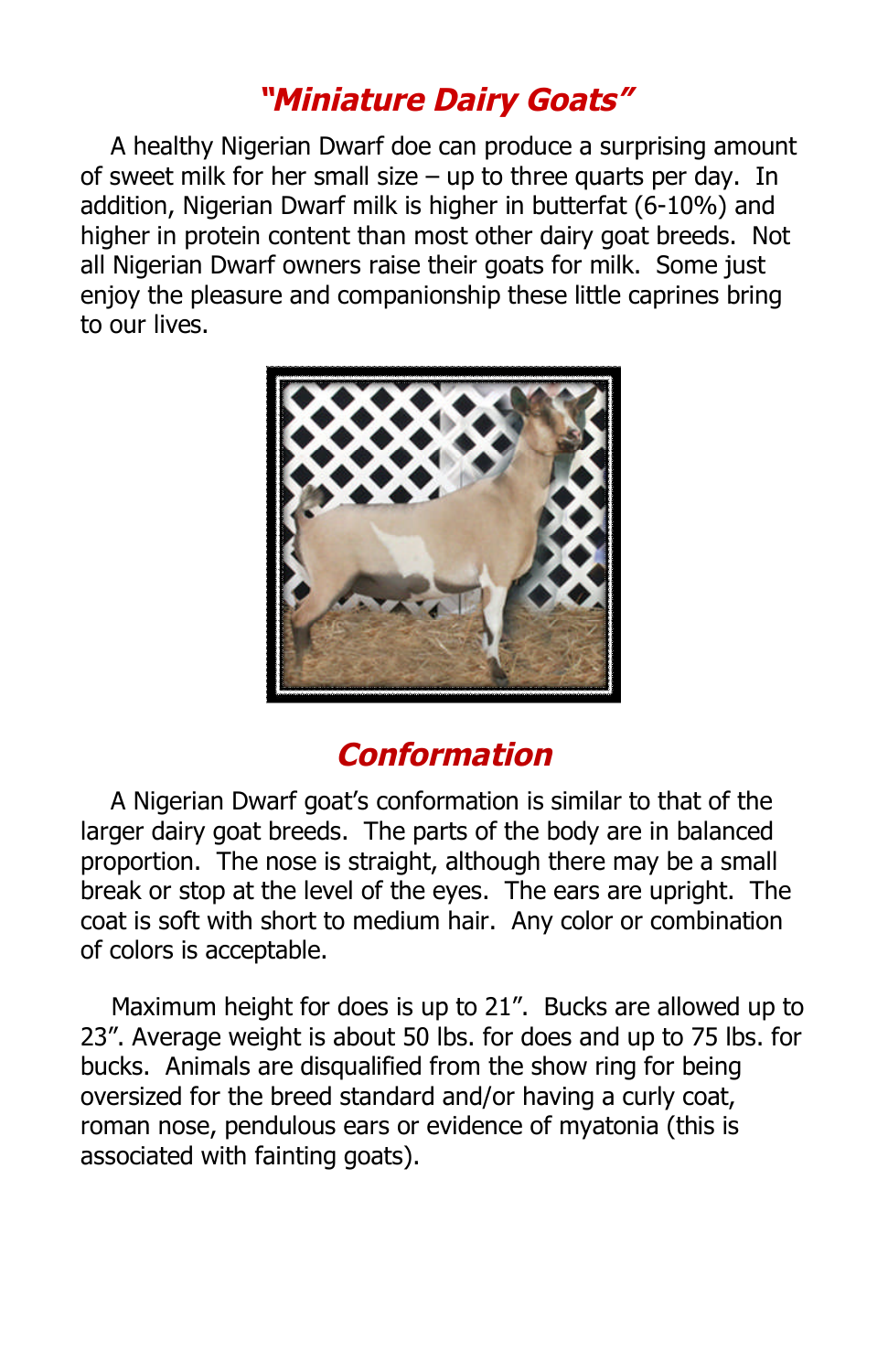#### **How much do they cost?**

Average cost for registered breeding stock is \$200 - \$500, with champion pedigrees and milk production record animals receiving premium prices. Pet quality stock often costs much less, and wethers (neutered males) can be purchased for around \$100.

#### **About NDGA**

The Nigerian Dairy Goat Association (NDGA) is a not-for-profit Registry, Show Sanction and Breed Support organization that is dedicated to development and promotion of the Nigerian Dwarf breed of goat. NDGA was formed in January of 1997 and it is the only Registry and Show Sanctioning organization exclusively for the Nigerian Dwarf breed. NDGA is funded through goat registrations, annual memberships and fundraising activities. We also publish a quarterly journal, Nigerian Goat News in addition to an annual membership directory and an annual Breeder's Calendar. All of these publications are included with membership. Please call, write or email for current membership fees and other available materials. Additional educational information is also available on our website on the internet.

#### **Nigerian Dairy Goat Association** (NDGA)

1927 E 500 N Ossian IN 46777 Phone (260) 307-1984

#### **Email: registrar@ndga.org**

**http://www.ndga.org**